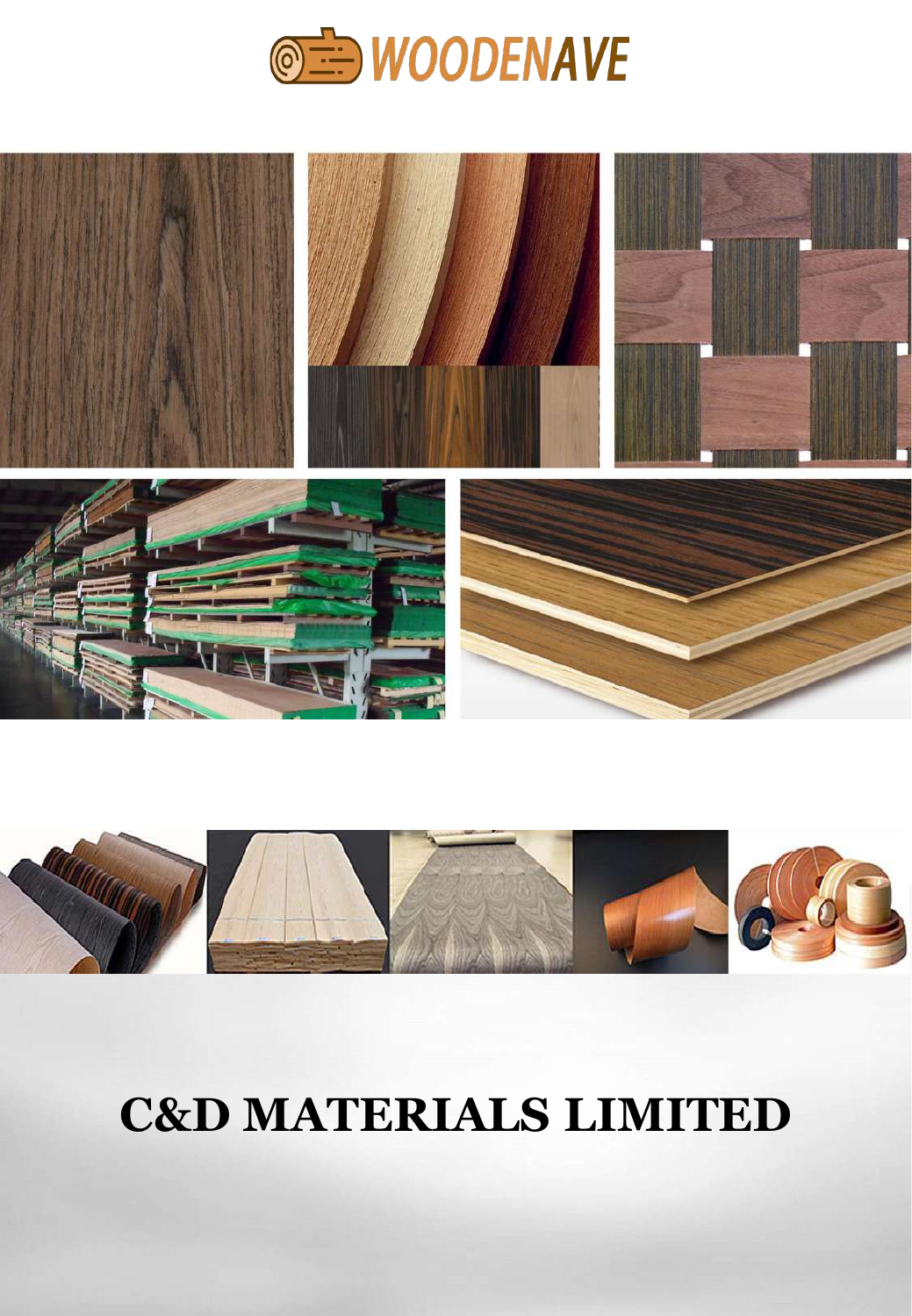

**"We, C&D MATERIALS LIMITED is dedicated to satisfy our customers by providing high quality products , best services and promptly delivering".**



- **1** Woven Veneer
- **2** Wood Veneer Layons
- **3** Burl Wood Veneer
- **4** Geometric Veneer
- **5** Marquetry Inlay Veneer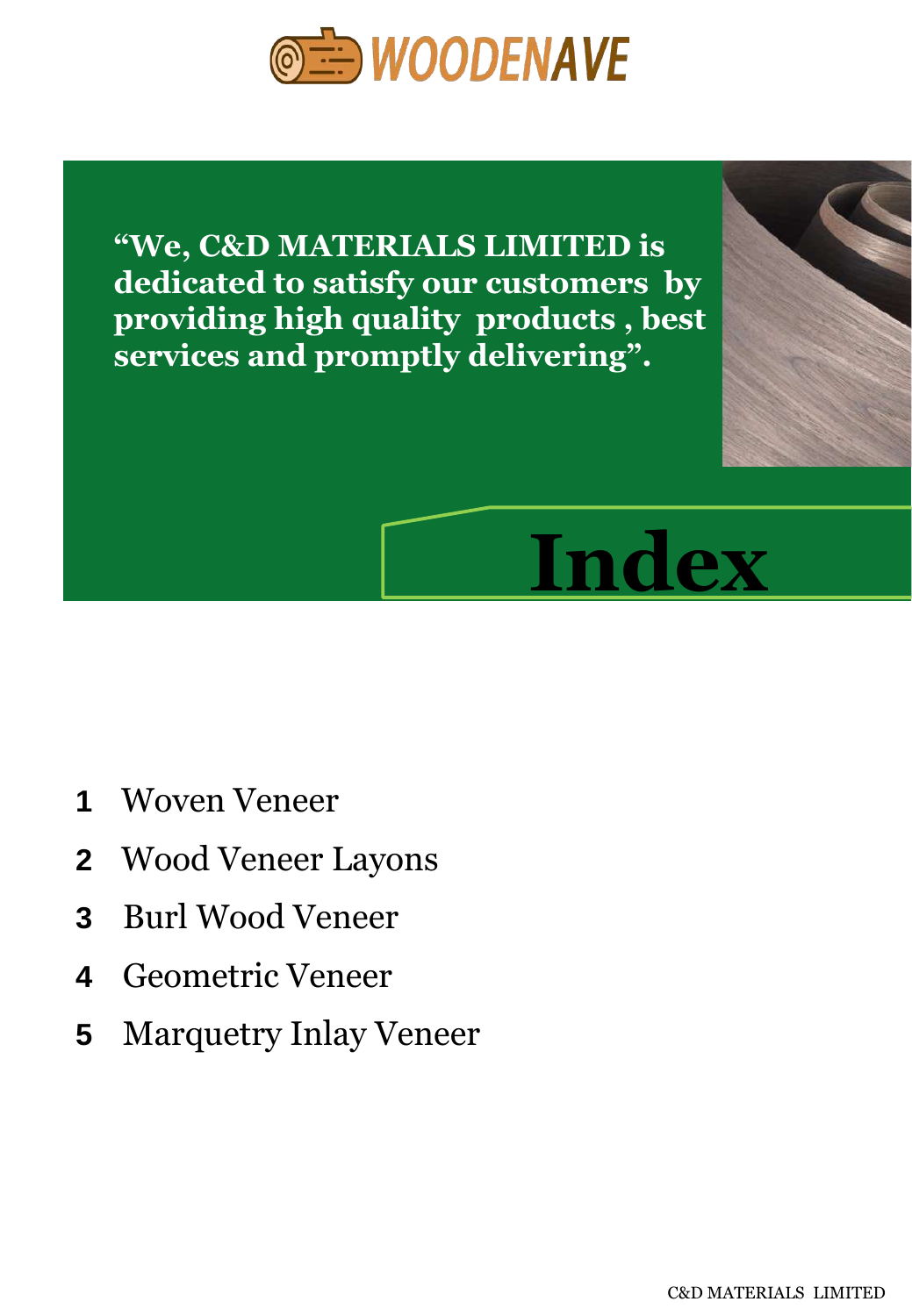

#### Woven Veneer





3D Oak Burma Teak EV Zebrano







Maple Walnut + Maple EV Oak



| 1 | Wood species: | Oak, Walnut, Ash, Teak, Ebony, Cherry, Bubinga<br>Natural wood<br>Oak, Walnut, Ash, Teak, Rosewood, Zebra, Ebony, Wenge, Cherry<br>Reconstituted wood |
|---|---------------|-------------------------------------------------------------------------------------------------------------------------------------------------------|
|   | Grains:       | According to design                                                                                                                                   |
|   | Width:        | 90mm, 100mm, 120mm, 150mm, 200mm, 320mm, 600mm, 640mm, 1250mm                                                                                         |
| 4 | Length:       | 2000mm, 2200mm, 2500mm, 2800mm, 3000mm, 3100mm                                                                                                        |
|   | Thickness:    | 0.5mm, 0.8mm, 1.2mm                                                                                                                                   |

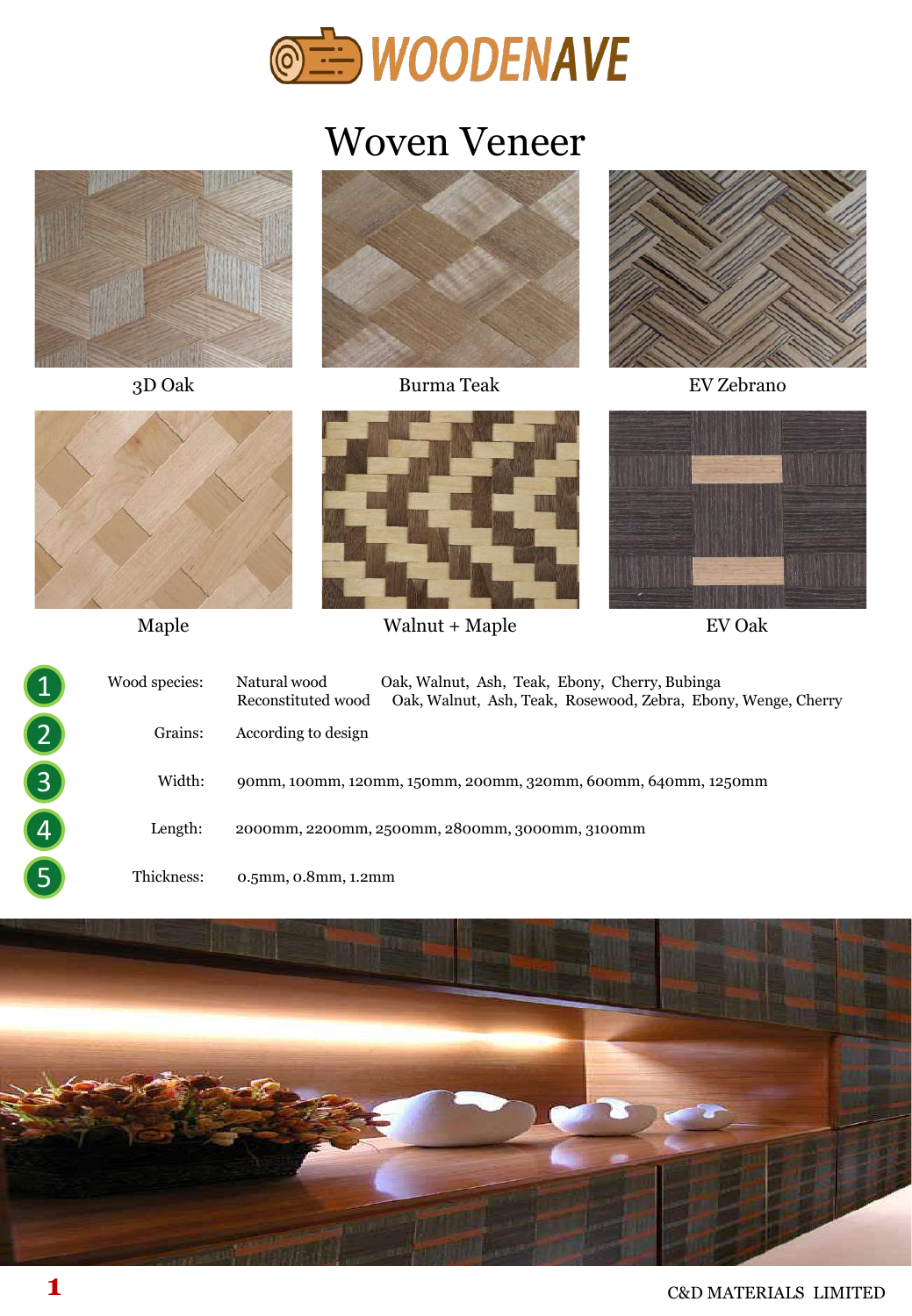

## Wood Veneer Layons



Recon Teak Layons Malnut layons Walnut layons Spliced Red Oak









Spliced Pieces Oak Ebony Veneer Layon Spliced Dyed Ash



| $\overline{1}$ | Wood species: | Natural wood<br>Oak, Walnut, Ash, Teak, Ebony, Cherry, Bubinga<br>Oak, Walnut, Ash, Teak, Rosewood, Zebra, Ebony, Wenge, Cherry<br>Reconstituted wood |
|----------------|---------------|-------------------------------------------------------------------------------------------------------------------------------------------------------|
|                | Grains:       | Quarter, Flat cut, Burl, Exotic                                                                                                                       |
|                | Width:        | 320mm, 600mm, 640mm, 1250mm                                                                                                                           |
| 4              | Length:       | 2000mm, 2200mm, 2500mm, 2800mm, 3000mm, 3100mm                                                                                                        |
|                | Thickness:    | $0.3$ mm, $0.4$ mm, $0.5$ mm, $0.6$ mm                                                                                                                |

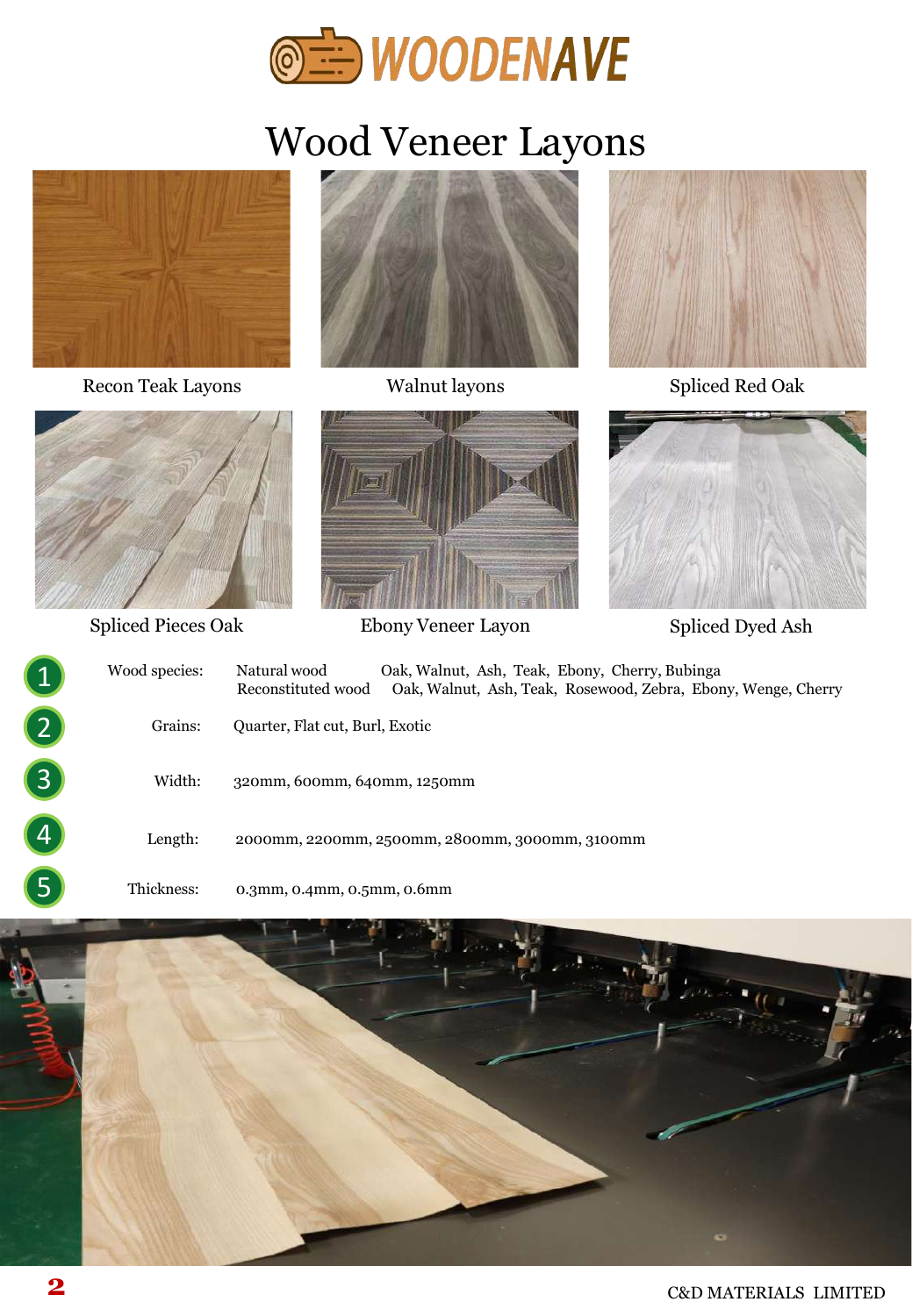

## Paper Back Burl Veneer



Thickness: 0.2mm -- 0.25mm

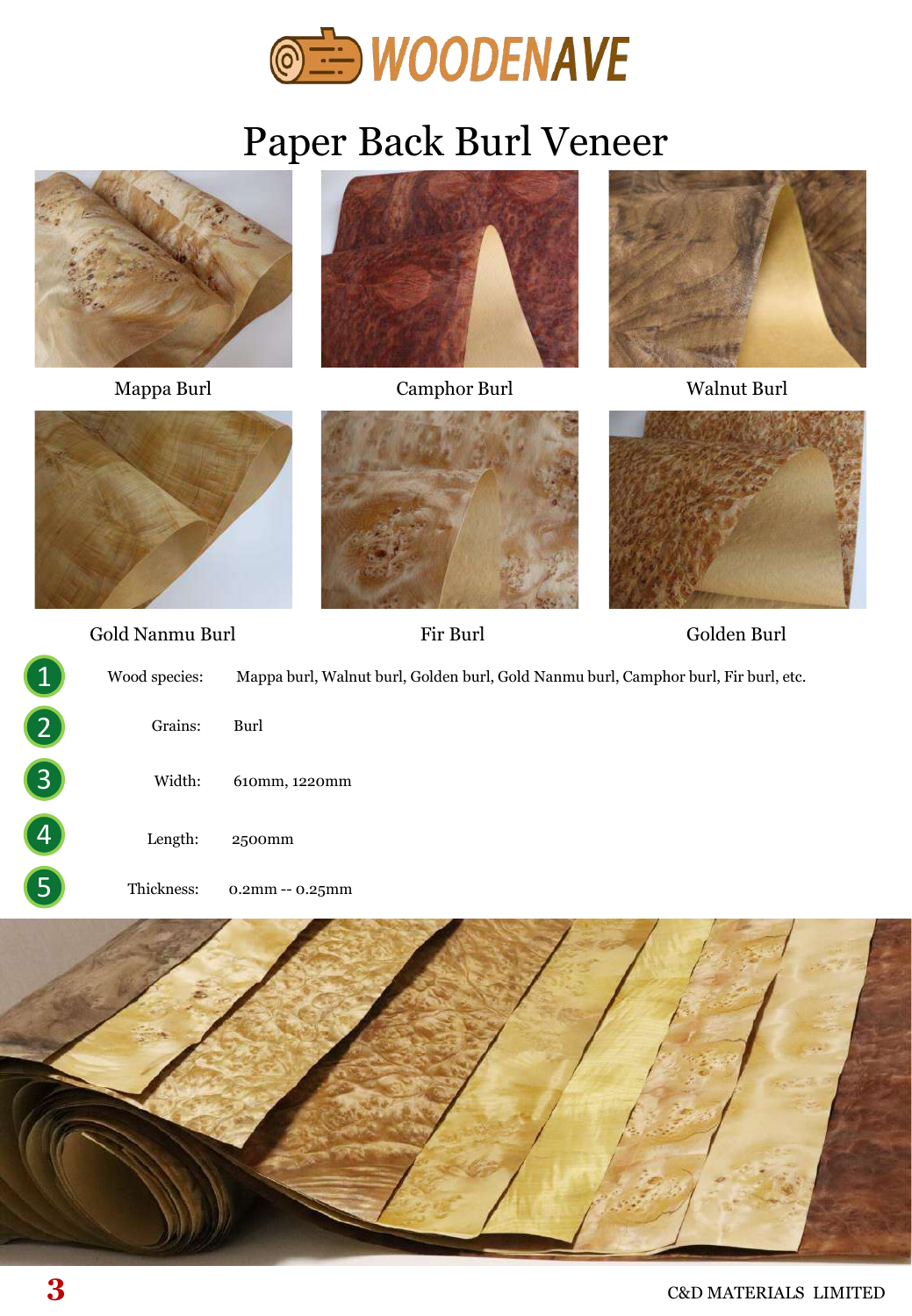

### Geometric Veneer





**4** C&D MATERIALS LIMITED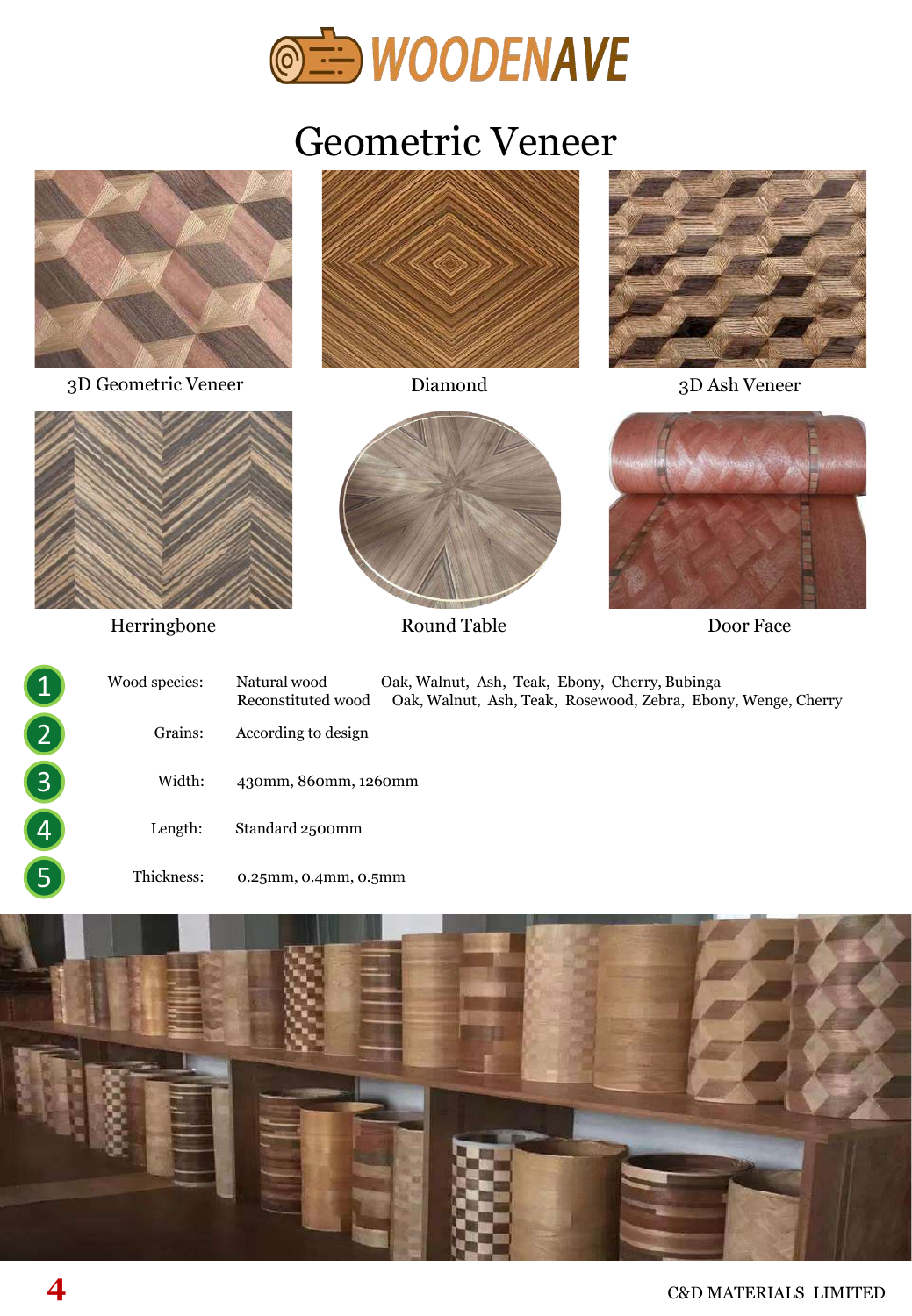

## Marquetry Inlay Veneer





Herringbone Round Table Special



| ◀ | Wood species: | Oak, Walnut, Ash, Teak, Ebony, Cherry, Bubinga<br>Natural wood<br>Oak, Walnut, Ash, Teak, Rosewood, Zebra, Ebony, Wenge, Cherry<br>Reconstituted wood |
|---|---------------|-------------------------------------------------------------------------------------------------------------------------------------------------------|
|   | Grains:       | According to design                                                                                                                                   |
| 3 | Width:        | 90mm, 100mm, 120mm, 150mm, 200mm, 320mm, 600mm, 640mm, 1250mm                                                                                         |
| 4 | Length:       | 2000mm, 2200mm, 2500mm, 2800mm, 3000mm, 3100mm                                                                                                        |
| 5 | Thickness:    | $0.25$ mm, $0.4$ mm, $0.5$ mm                                                                                                                         |